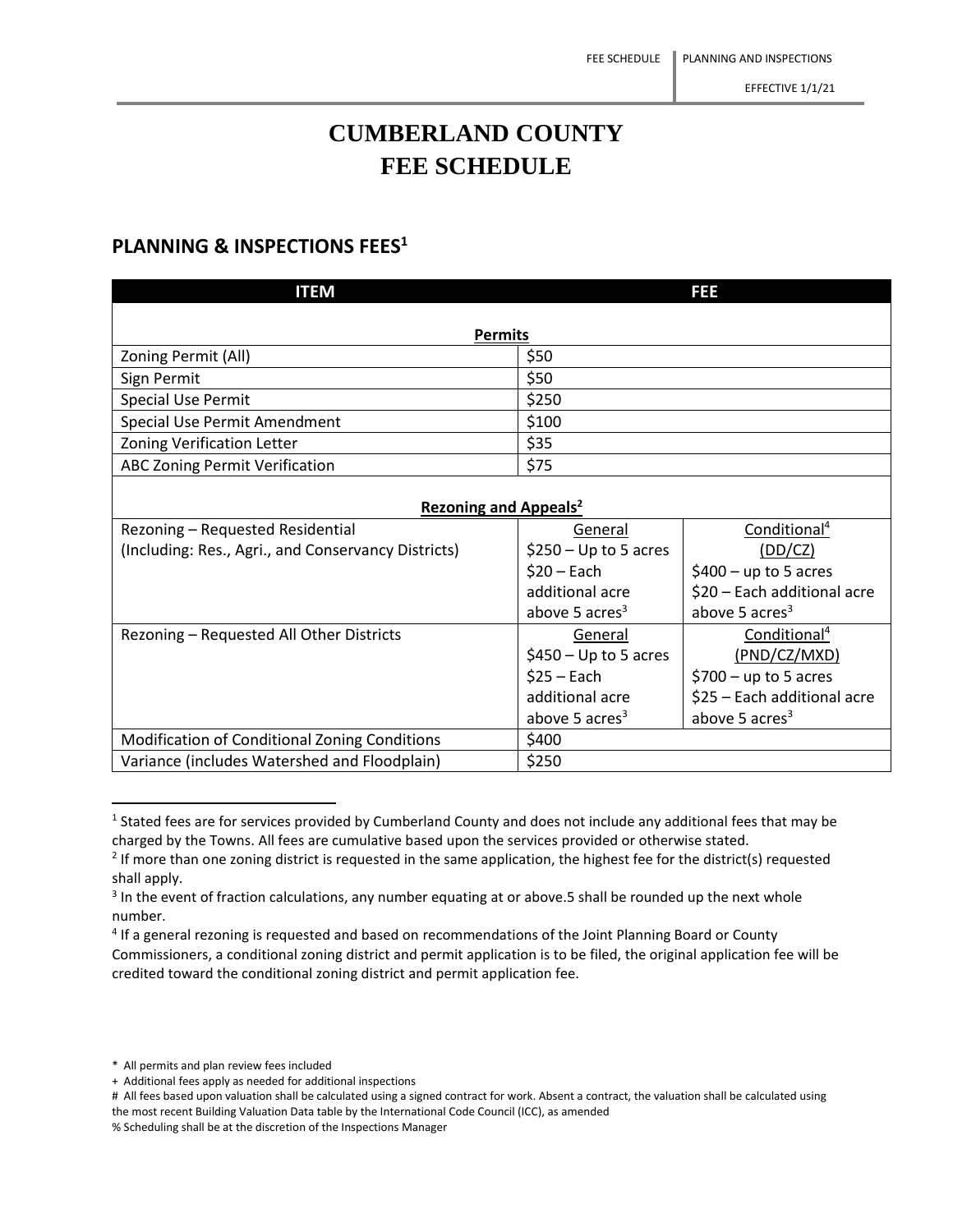| Appeal of Administrative Official                                      | \$150                                                     |  |
|------------------------------------------------------------------------|-----------------------------------------------------------|--|
|                                                                        |                                                           |  |
| <b>Subdivision, Plans, and Text Changes</b><br><b>Preliminary Plat</b> |                                                           |  |
| 5 Lots or Less                                                         | \$100                                                     |  |
| Greater than 5 lots                                                    | \$250                                                     |  |
| Major Plat - Final Record Plat (each phase)                            | \$100                                                     |  |
| <b>Exempt or Recombination Plats</b>                                   | No Fee                                                    |  |
| Waiver (Subdivision, Group Development Standards,                      | \$200                                                     |  |
| MIA Standards, Nonconforming Use)                                      |                                                           |  |
| <b>Group Developments</b>                                              |                                                           |  |
| 5 Units or Less                                                        | \$50                                                      |  |
| <b>Greater than 5 Units</b>                                            | \$200                                                     |  |
| <b>Site Plan Review</b>                                                |                                                           |  |
| All Nonresidential Uses                                                | \$150                                                     |  |
|                                                                        |                                                           |  |
| <b>Wireless Communication Facility</b>                                 | New Tower: \$3,000<br>Co-Location: \$500 (per facility)   |  |
| Group Development, Subdivision, Site Plan Extension or                 | \$50                                                      |  |
| Revision                                                               |                                                           |  |
| <b>Sketch Plan Review</b>                                              | No Fee                                                    |  |
| <b>Text Amendments</b>                                                 | \$400                                                     |  |
|                                                                        |                                                           |  |
| <b>Building Inspections - Nonresidential</b> <sup>(#)</sup>            |                                                           |  |
| <b>Building Permits</b>                                                |                                                           |  |
| New Const., Addition, Renovation/Upfit,                                | $0-550,000 = 5250$                                        |  |
| Accessory structure, Pools and Spas,<br>Misc. (e.g. Signs) $(*)$       | $$50,001 - $75,000 = $500$<br>$$75,001 - $150,000 = $750$ |  |
|                                                                        | \$150,001 and over = .5% (.005) of total cost of          |  |
|                                                                        | project                                                   |  |
|                                                                        |                                                           |  |
| Change of Occupancy                                                    | \$100                                                     |  |
| Reinspection                                                           | \$75                                                      |  |
| <b>Contractor Change</b>                                               | \$25 per trade                                            |  |
| Pre-scheduled, After Hours Inspection <sup>(%)</sup>                   | \$500 per Inspector per Visit                             |  |
| <b>Electrical Permits</b>                                              |                                                           |  |
| New Construction/Additional Amps                                       | \$200/200Amp + 0.75/additional Amp                        |  |
| Pole Service                                                           | \$100                                                     |  |
| Temporary Power/Occupancy                                              | \$200                                                     |  |
| Farm Building                                                          | \$200/200Amp + 0.75/additional Amp                        |  |
| Solar Equipment                                                        | $$200 = 0.50/panel$                                       |  |
| Solar Farms                                                            | \$200/Service + 0.50/Panel                                |  |
| <b>Temporary Service Pole</b>                                          | \$50                                                      |  |

\* All permits and plan review fees included

+ Additional fees apply as needed for additional inspections

# All fees based upon valuation shall be calculated using a signed contract for work. Absent a contract, the valuation shall be calculated using the most recent Building Valuation Data table by the International Code Council (ICC), as amended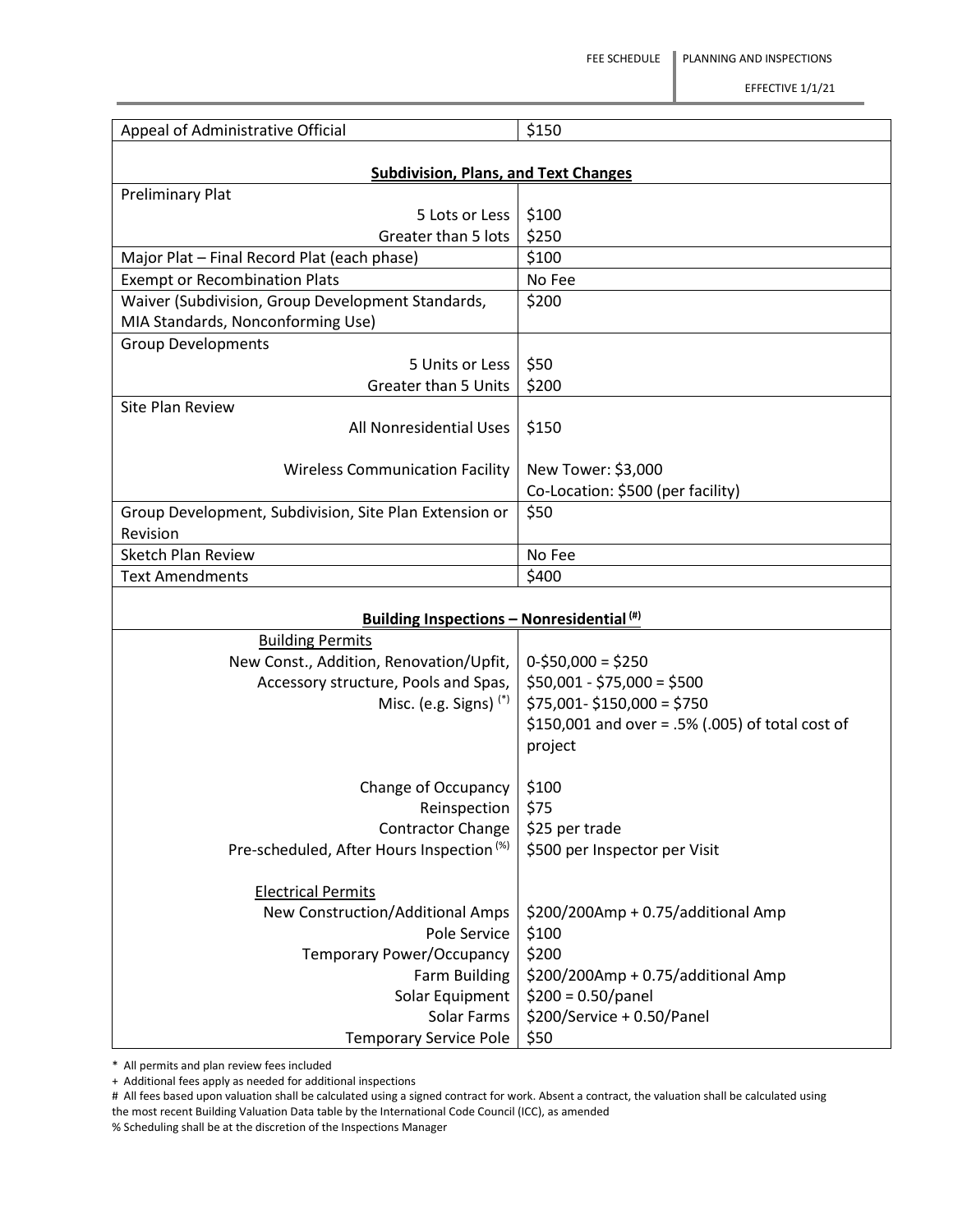| Camper/Recreational Sites                                | \$100/Service + \$20/Pedestal                         |  |
|----------------------------------------------------------|-------------------------------------------------------|--|
| Generator <sup>(*)</sup>                                 | \$200                                                 |  |
| Miscellaneous                                            | \$200                                                 |  |
|                                                          |                                                       |  |
|                                                          |                                                       |  |
| <b>Mechanical Permits</b>                                |                                                       |  |
| New Construction/Addition                                | \$200/Unit                                            |  |
| <b>Gas Piping Permit</b>                                 | \$200                                                 |  |
| <b>HVAC Changeout</b>                                    | \$200/Unit                                            |  |
| Refrigeration                                            | \$100 + \$50/Unit or Rack                             |  |
| Miscellaneous                                            | \$200                                                 |  |
|                                                          |                                                       |  |
|                                                          |                                                       |  |
| <b>Plumbing Permits</b>                                  |                                                       |  |
| New/Addition                                             | \$200 + \$10/Fixture                                  |  |
| <b>Camper/Recreational Sites</b>                         | $$100 + $20/$ Site                                    |  |
| Miscellaneous                                            | \$200                                                 |  |
|                                                          |                                                       |  |
| Other                                                    |                                                       |  |
| Demolition                                               | \$200                                                 |  |
| <b>Permit Reactivation Fee</b>                           |                                                       |  |
|                                                          | \$200                                                 |  |
|                                                          |                                                       |  |
| <b>Building Inspections - Residential</b> <sup>(#)</sup> |                                                       |  |
| <b>Building Permits</b>                                  |                                                       |  |
| Site-Built Home <sup>(*)</sup>                           | 0 to 1,500 Sq. ft. = \$500,                           |  |
|                                                          |                                                       |  |
|                                                          |                                                       |  |
|                                                          | 1,500 sq. ft and over = $$500 + Sq$ . Ft over 1,500 x |  |
|                                                          | .20                                                   |  |
|                                                          |                                                       |  |
| Accessory Structure, Add. to Primary                     | $0-525,000 = 5150$                                    |  |
| Structure, Renovations, Pools and Spas <sup>(*)</sup>    | $$25,001 - $50,000 = $250$                            |  |
|                                                          |                                                       |  |
|                                                          | $$50,001 - $75,000 = $500$                            |  |
|                                                          | $$75,001-\$150,000 = $750$                            |  |
|                                                          | \$150,001 and over = .5% (.005) of total cost of      |  |
|                                                          | project                                               |  |
|                                                          |                                                       |  |
| Minor Renovation (Building Only)                         | \$100                                                 |  |
| Modular Home <sup>(*)</sup>                              | \$500                                                 |  |
| Single-Wide Manufactured Home (*)                        | \$200                                                 |  |
| Double-Wide Manufactured Home (*)                        | \$300                                                 |  |
| Miscellaneous <sup>(+)</sup>                             |                                                       |  |
|                                                          | \$100                                                 |  |
| Change of Occupancy                                      | \$100                                                 |  |
| Reinspection                                             | \$75                                                  |  |
| <b>Contractor Change</b>                                 | \$25.00 per trade                                     |  |
| <b>Electrical Permits</b><br><b>Stand-Alone Permit</b>   | \$100                                                 |  |

\* All permits and plan review fees included

+ Additional fees apply as needed for additional inspections

# All fees based upon valuation shall be calculated using a signed contract for work. Absent a contract, the valuation shall be calculated using the most recent Building Valuation Data table by the International Code Council (ICC), as amended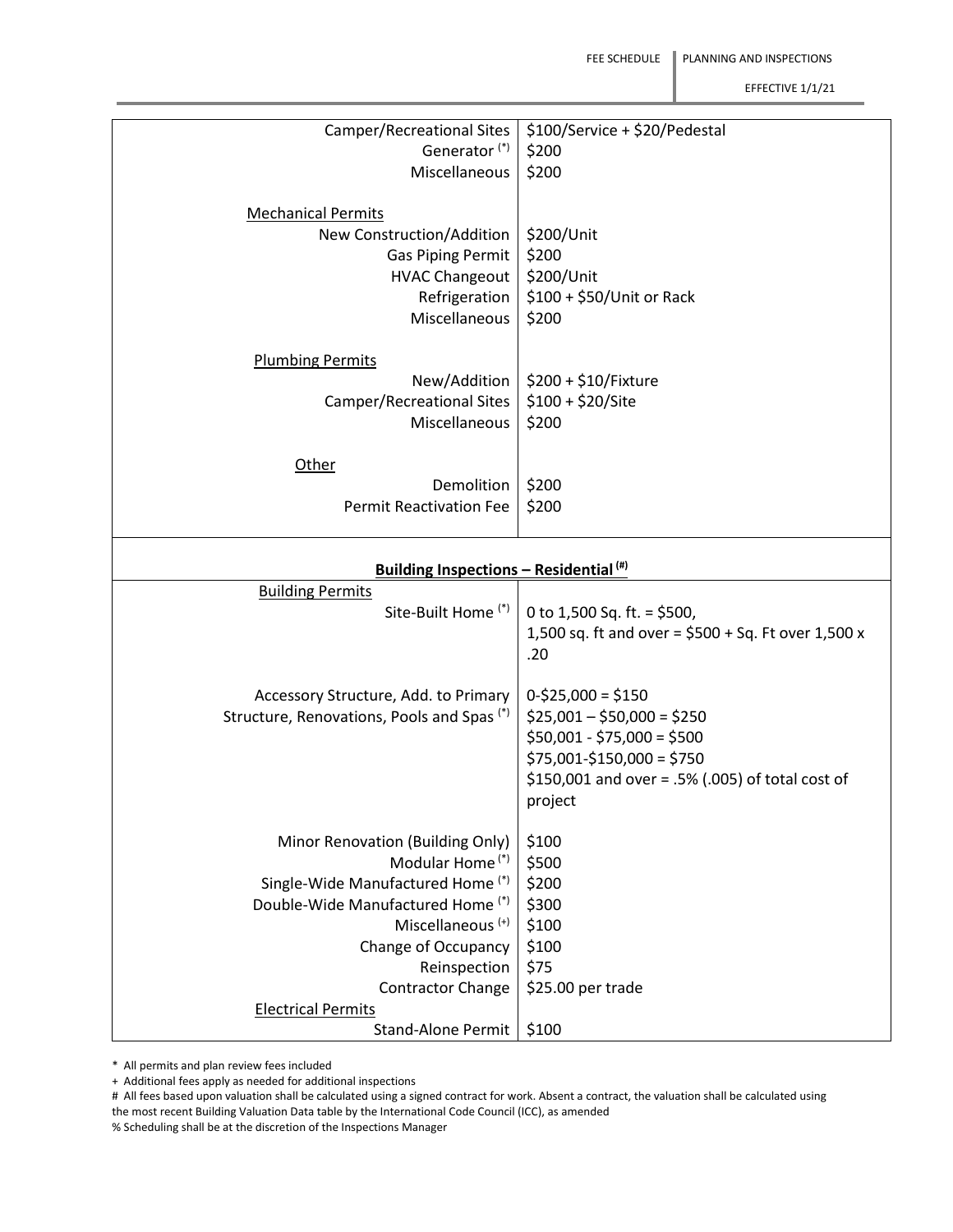| Temporary Power/Temporary Occupancy            | \$100                |
|------------------------------------------------|----------------------|
| Pole Service                                   | \$100                |
|                                                |                      |
| Solar Equipment                                | $$100 + 0.50/$ Panel |
| <b>Temporary Service Pole</b>                  | \$50                 |
| <b>Camper Service</b>                          | \$100                |
|                                                |                      |
| Generator <sup>(*)</sup>                       | \$100                |
| Miscellaneous                                  | \$100                |
|                                                |                      |
|                                                |                      |
| <b>Mechanical Permits</b>                      |                      |
| <b>Stand-Alone Permit</b>                      | \$100                |
| Miscellaneous <sup>(+)</sup>                   | \$100                |
| <b>Gas Piping Permit</b>                       | \$100                |
|                                                |                      |
| HVAC Change out (incl. Mech. and Elec.)        | \$100/Unit           |
|                                                |                      |
| <b>Plumbing Permits</b>                        |                      |
|                                                |                      |
| <b>Stand-Alone Permit</b>                      | \$100                |
| Miscellaneous (e.g. irrigation system) $(+)$   | \$100                |
|                                                |                      |
|                                                |                      |
| Other                                          |                      |
| <b>Demolition Permit</b>                       | \$100                |
| Permit Modification/Change of Contractor       | \$50                 |
|                                                |                      |
| <b>Permit Reactivation Fee</b>                 | \$100                |
|                                                |                      |
|                                                |                      |
| <b>Location Services</b>                       |                      |
| <b>Sign Blades (includes Tape and Marking)</b> | 24X6: \$50           |
|                                                |                      |
|                                                | 30X6: \$60           |
|                                                | 36X6: \$70           |
|                                                | 42X6: \$80           |
|                                                |                      |
|                                                | 48X6: \$80           |
|                                                | 54X6: \$85           |
|                                                | 24X9: \$55           |
|                                                | 30X9: \$70           |
|                                                |                      |
|                                                | 36X9: \$80           |
|                                                | 42X9: \$95           |
|                                                | 48X9: \$110          |
|                                                |                      |
|                                                | 54X9: \$120          |
|                                                | 60X9: \$130          |
| <b>Hardware</b>                                |                      |
|                                                |                      |
| Galvanized Square Sign Pole                    | \$50                 |
| <b>Galvanized Square Sign Sleeve</b>           | \$25                 |
| Caps                                           | \$10                 |
| Cross                                          | \$10                 |
|                                                |                      |
| Hardware (including corner bolts)              | \$5                  |

\* All permits and plan review fees included

+ Additional fees apply as needed for additional inspections

# All fees based upon valuation shall be calculated using a signed contract for work. Absent a contract, the valuation shall be calculated using the most recent Building Valuation Data table by the International Code Council (ICC), as amended